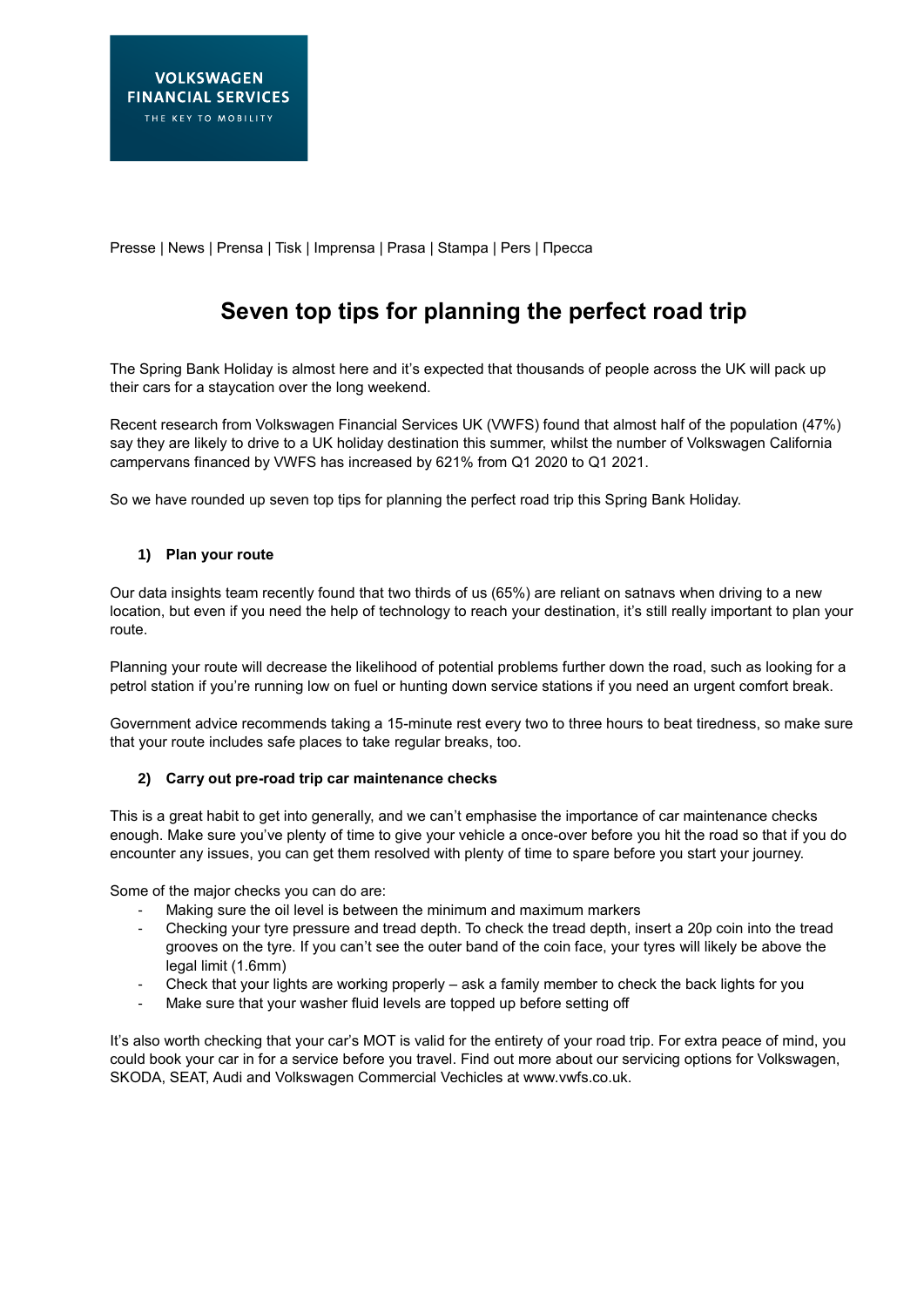# **3) Pack the essentials**

There are some universal essentials that you should always pack in your car before setting off on any long journey. It's more than likely that your road trip will go exactly according to plan but it doesn't hurt to prepare yourself for any unexpected eventualities.

With that in mind, we recommend that it's worth packing plenty of water for all passengers, a first aid kit, a physical road map should the sat nav and your 4G not work, your driver's licence, and warm outdoor clothing should you need to wait outside the car for any reason. Oh, and sweets and crisps are always good options, too!

### **4) Choosing the right playlist**

A recent survey from Volkswagen Financial Services revealed that one in five people admitted they long for more time behind the wheel as it gives them the opportunity to sing out loud without the embarrassment of being overheard.

So we know that getting the music right in the car is essential for a lot of people – and if you're travelling with others, picking the best songs to suit everyone's tastes is how to ensure a harmonious road trip journey!

If that's too difficult a task, you could always try to find a podcast ahead of time that people will enjoy.

### **5) Check the weather**

Isn't it strange that most of us have a weather app on our smart phone despite being able to look outside the window whenever we like? However, a quick check on the weather could be the difference between making the most of panoramic vistas and a dreary, cloud-covered drive.

More importantly, though, being flexible and altering your travel time depending on certain weather warnings could help you avoid a potentially unsafe journey.

### **6) Share the drive**

It's relatively common for one person to drive the entire road trip, but before you set off, it's worthwhile seeing if you can share the driving responsibilities with somebody else.

Driving for long periods at a time requires lots of concentration and can make us tired – a state that sometimes leads to road traffic accidents. Therefore, subbing in and out with one or more drivers will ensure your concentration level remains high throughout the journey.

Naturally, make sure that all drivers have the necessary and relevant insurance before setting off.